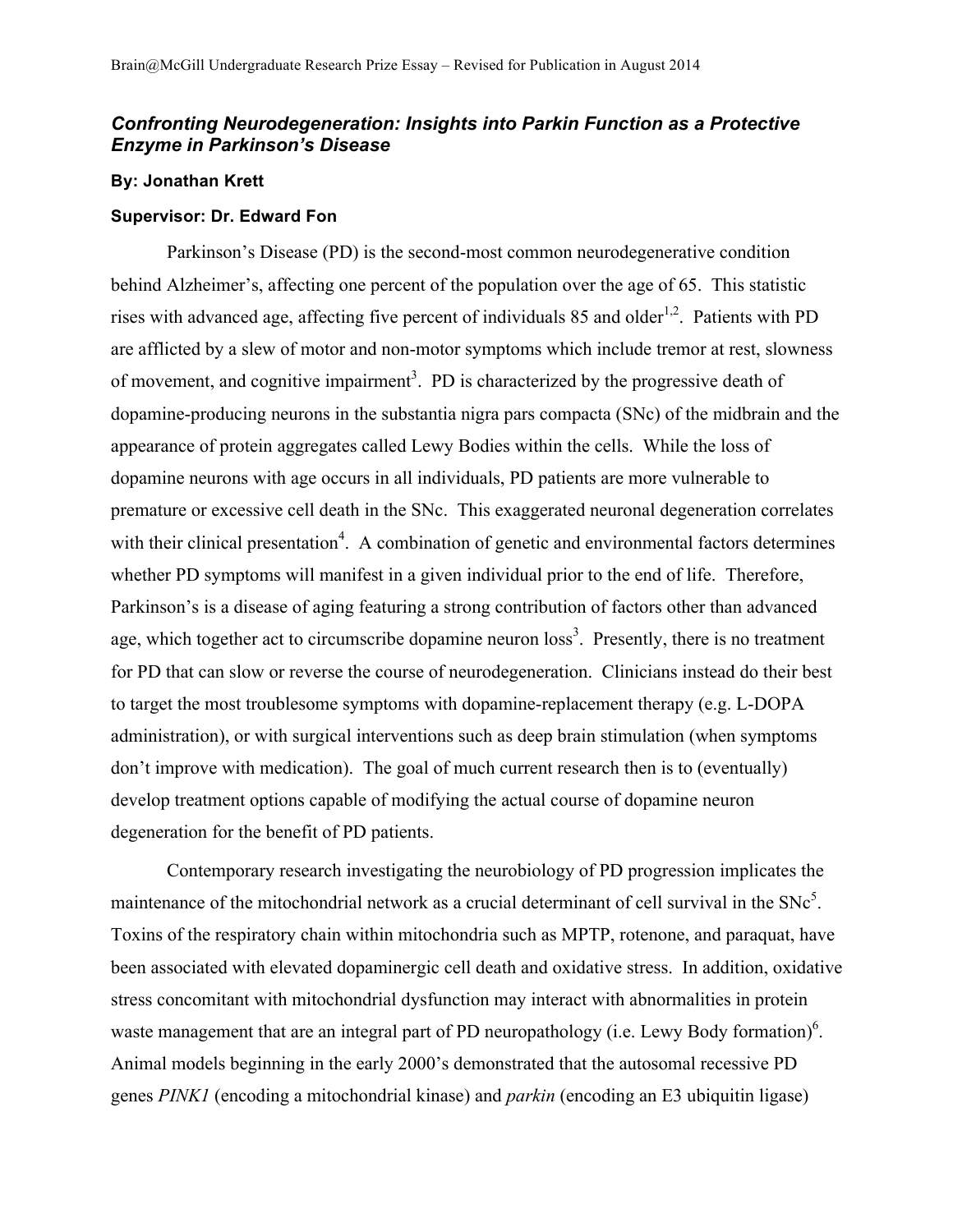operate together in a pathway that maintains the health and normal function of mitochondria, with parkin likely acting downstream of  $PINK1^{7,8}$ . Subsequent studies in mammalian cells demonstrated that parkin mediates the engulfment of impaired mitochondria by the autophagy pathway. This is one avenue in which the cell can quarantine and destroy hazardous material from within to protect itself from further damage. For impaired mitochondria, this process is specifically termed mitophagy, and the action of parkin here is dependent on  $PINK1<sup>9</sup>$ . Parkin responds to mitochondrial damage following PINK1 accumulation at the outer mitochondrial membrane when these organelles have lost their membrane potential $1<sup>0</sup>$ . In recent years, it has come to light that parkin manages a portfolio of mechanisms that act to maintain mitochondrial health, termed *mitochondrial quality control*<sup>5,11</sup>. Through these mechanisms, parkin may play a major role in safeguarding neurons, raising the exciting possibility that parkin activity could be fine tuned as a therapeutic strategy in PD.

Wielding the recently discovered full-length crystal structure of parkin<sup>12</sup> as a framework, the goal of my project was to compare the function of mutant forms of the enzyme to the wild type form. Mutations were engineered to alter amino acids in parkin domains that we hypothesized would impact its ability to carry out crucial enzymatic functions. After expressing parkin in mammalian cancer cell lines, I examined the performance of mutant and wild type parkin at two major endpoints: (a) in mitochondrial translocation (recruitment) and (b) eventual clearance of the organelles (mitophagy), in response to a chemical trigger that simulates the effects of severe damage to mitochondria.

The ubiquitin ligase cycle of parkin proceeds like a game of "hot-potato," where an E2 conjugating enzyme will first pass ubiquitin (the "potato") to the active site of parkin (located at cysteine-431; see figure 1B). Following this, parkin will pass ubiquitin to a substrate protein<sup>13</sup>. Ubiquitin can then act to target a protein for degradation or promote mitophagy, amongst other pathways. There is evidence that in biochemical reactions carried out in a test tube (*in vitro*), the first step of this "hot potato" cycle, called transthiolation, is rate-limiting. On the other hand, the subsequent step (transesterification) likely occurs at a greater rate<sup>12</sup>. In my experiments in living cells, I found that PD-causing mutations which interfere with the initial step of E2-parkin binding (at threonine-240/T240), greatly impair parkin recruitment and mitophagy, measures of its ability to address mitochondrial damage in our model. Close-by mutations at this site in parkin at threonine-242 and aspartate-243, which abolish parkin activity *in vitro*<sup>12</sup>, were notably capable of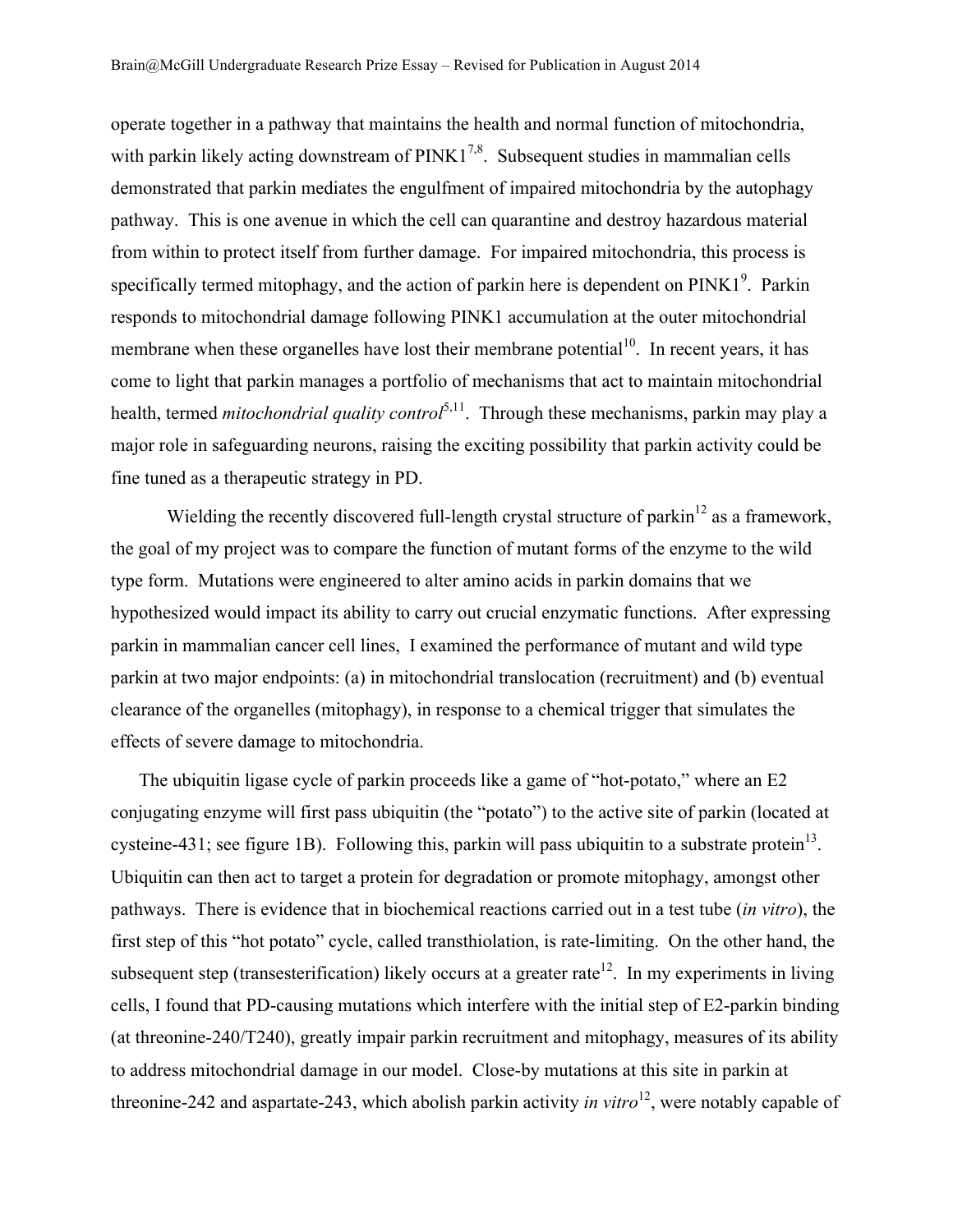responding to mitochondrial damage with only a brief delay compared to wild type parkin. By contrast, single mutations that selectively impair the transesterification step of catalysis, for instance a mutation at histidine residue 433, do not detectably slow down parkin recruitment in cells.

Overall, these findings advance evidence that the transthiolation step in parkin catalysis is rate-limiting for the response of this enzyme to mitochondrial distress in cells. The results here suggest that if we are to upregulate parkin activity in PD brains as a neuroprotective strategy, for example with small molecule drugs, the transthiolation step would serve as a robust focus for manipulation. Further elucidation of parkin's role in mitochondrial quality control mechanisms may bring us closer to finding a tool to slow PD progression by helping vulnerable neurons survive. With our continued efforts, we aim to give these neurons the boost they need to halt neurodegeneration in its tracks.

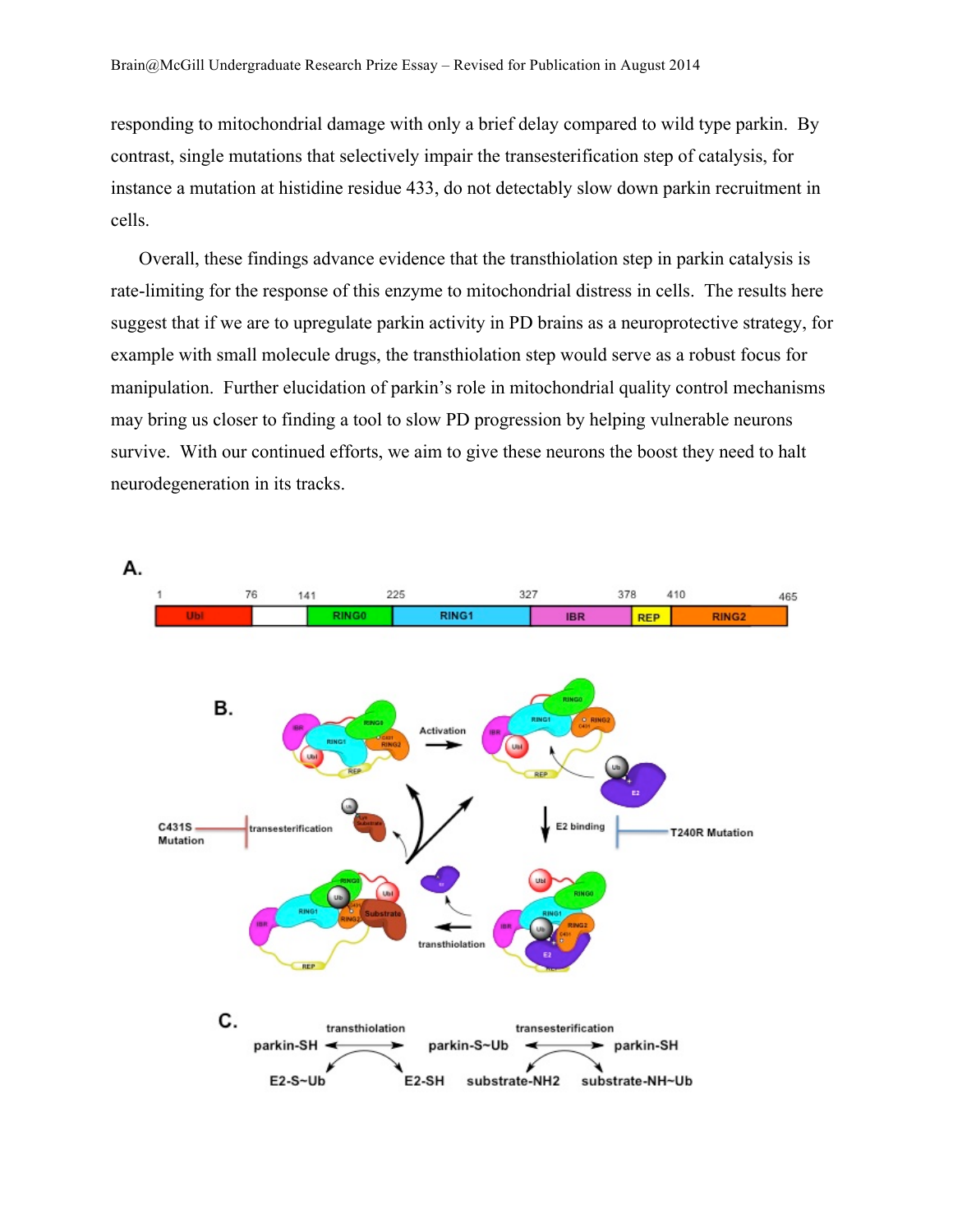**Figure 1: Parkin Structure and Catalysis**. Parkin is a member of a family of RING-In Between-RING (RBR) E3 ubiquitin ligases. It possesses a ubiquitin-like domain (Ubl), followed by RING0, RING1, and an In-Between-RING (IBR) linker domain. The IBR domain extends into the Repressor Element of Parkin (REP), which acts to suppress parkin activity by binding to RING1. The C-terminal RING2 domain houses the active site cysteine-431  $(C431)^{12}$ . (A) Depicts the domains of parkin as modules. (**B**) Demonstrates the catalytic cycle of parkin and a 'bean' interpretation of its structure, as identified by Trempe and colleagues in  $2013^{12}$ . Threonine-240 (T240) in RING1, a site mutated in some familial forms of Parkinson's Disease forms a major interface for binding of E2 conjugating enzymes and is critical for binding of these enzymes to parkin. The final step, transesterification, is impaired by mutation of the active site C431. (**C**) Parkin catalysis divided into two main steps: transthiolation and transesterification. Transthiolation, which involves binding of an E2 enzyme and removal of the REP at RING1 is rate-limiting for the recruitment of parkin to mitochondria when they are damaged. Images are adapted from the work of Dr. Jean-François Trempe, McGill University.

## **References**

- 1. Van Den Eeden, S. K. Incidence of Parkinson's Disease: Variation by Age, Gender, and Race/Ethnicity. *American Journal of Epidemiology* **157**, 1015–1022 (2003).
- 2. de Lau, L. M. & Breteler, M. Epidemiology of Parkinson's disease. *The Lancet Neurology* **5**, 525–535 (2006).
- 3. Shulman, J. M., De Jager, P. L. & Feany, M. B. Parkinson's Disease: Genetics and Pathogenesis. *Annu. Rev. Pathol. Mech. Dis.* **6**, 193–222 (2011).
- 4. Kansara, S., Trivedi, A., Chen, S., Jankovic, J. & Le, W. Early diagnosis and therapy of Parkinson's disease: can disease progression be curbed? *J Neural Transm* **120**, 197–210 (2013).
- 5. Narendra, D., Walker, J. E. & Youle, R. Mitochondrial quality control mediated by PINK1 and Parkin: links to Parkinsonism. (2012). *Cold Spring Harbor Perspectives in Biology*
- 6. Exner, N., Lutz, A. K., Haass, C. & Winklhofer, K. F. Mitochondrial dysfunction in Parkinson's disease: molecular mechanisms and pathophysiological consequences. *EMBO J* **31**, 3038–3062 (2012).
- 7. Greene, J. C. Mitochondrial pathology and apoptotic muscle degeneration in Drosophila parkin mutants. *Proceedings of the National Academy of Sciences* **100**, 4078–4083 (2003).
- 8. Park, J. *et al.* Mitochondrial dysfunction in Drosophila PINK1 mutants is complemented by parkin. *Nature* (2006).
- 9. Narendra, D., Tanaka, A., Suen, D.-F. & Youle, R. J. Parkin is recruited selectively to impaired mitochondria and promotes their autophagy. *The Journal of Cell Biology* **183**, 795–803 (2008).